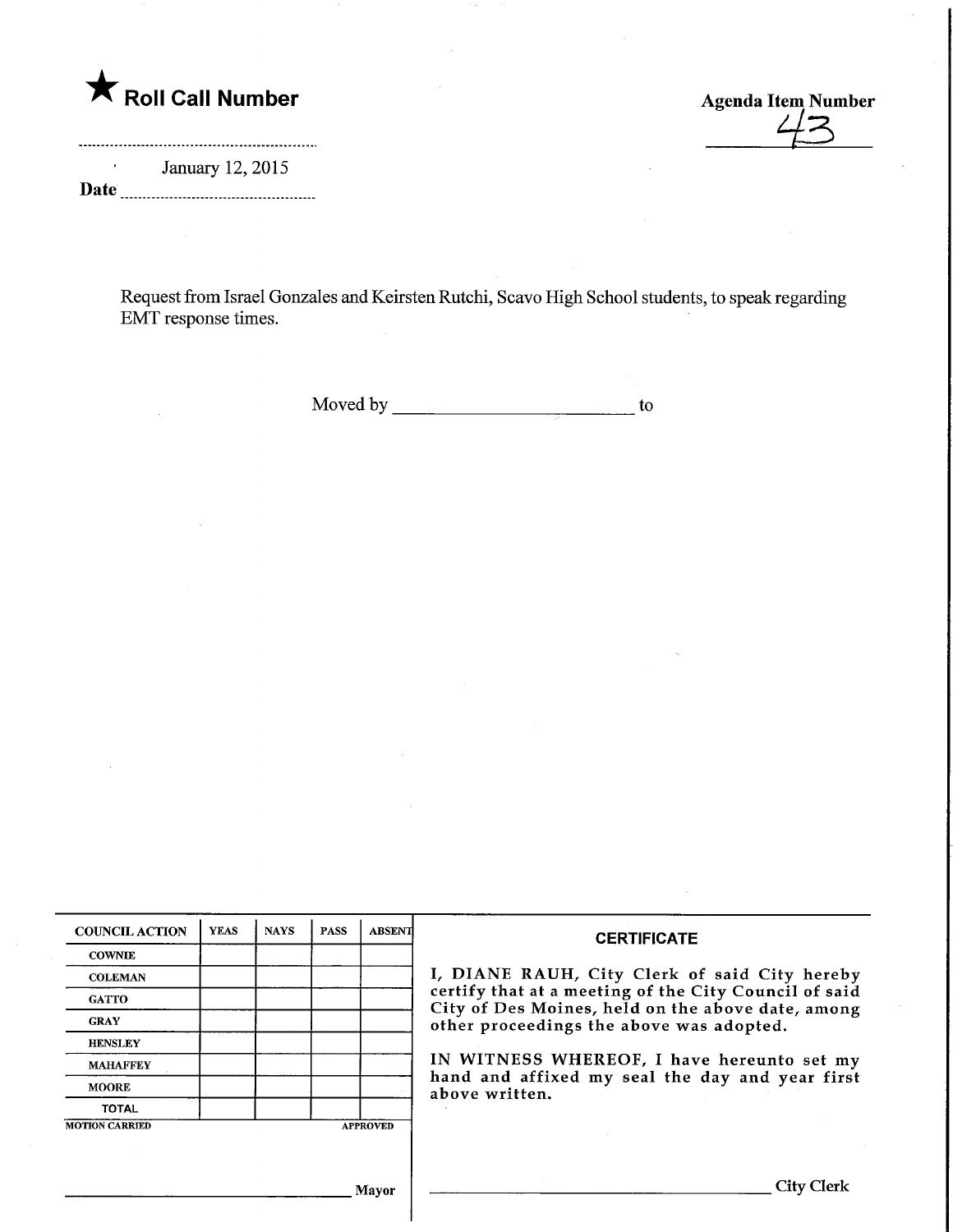## Rauh, Diane I.

 $\vec{r}$ 

From: Joe Gatto <joe@barattas.com><br>
Sent: Tuesday. December 16, 2014 11 Tuesday, December 16, 2014 11:25 AM To: Rauh, Diane I.<br>
Communication Contract Contract Contract Contract Contract Contract Contract Contract Contract Contract Contra<br>
Sanders, Scott Co: Committee Controllering Sanders, Scott E.<br>
Subject: Committee Controllering Fwd: Emergency Fwd: Emergency response as an agenda item

Diane

Will you add them to the agenda on Jan. 12?

Thanks

Joe

---------- Forwarded message ----------From: Mead, Michele <Michele.Mead@dmschools.org> Date: Tue, Dec 16, 2014 at 11:09 AM Subject: RE: Emergency response as an agenda item To: Joe Gatto <ioe@barattas.com>

Joe,

Thank you so much for your continued support regarding response time issues in Des Moines.

The students found the information from the Chief interesting, but they are still concerned about the lack of EMTs throughout the city and would like to express their concerns at the January 12<sup>th</sup> City Council meeting.

Israel Gonzales and Keirsten Rutchi, are both government students at Scavo High School, would like to express their concern to the council.

Please let me know if this will work and we will polish up their presentations.

Thanks again,